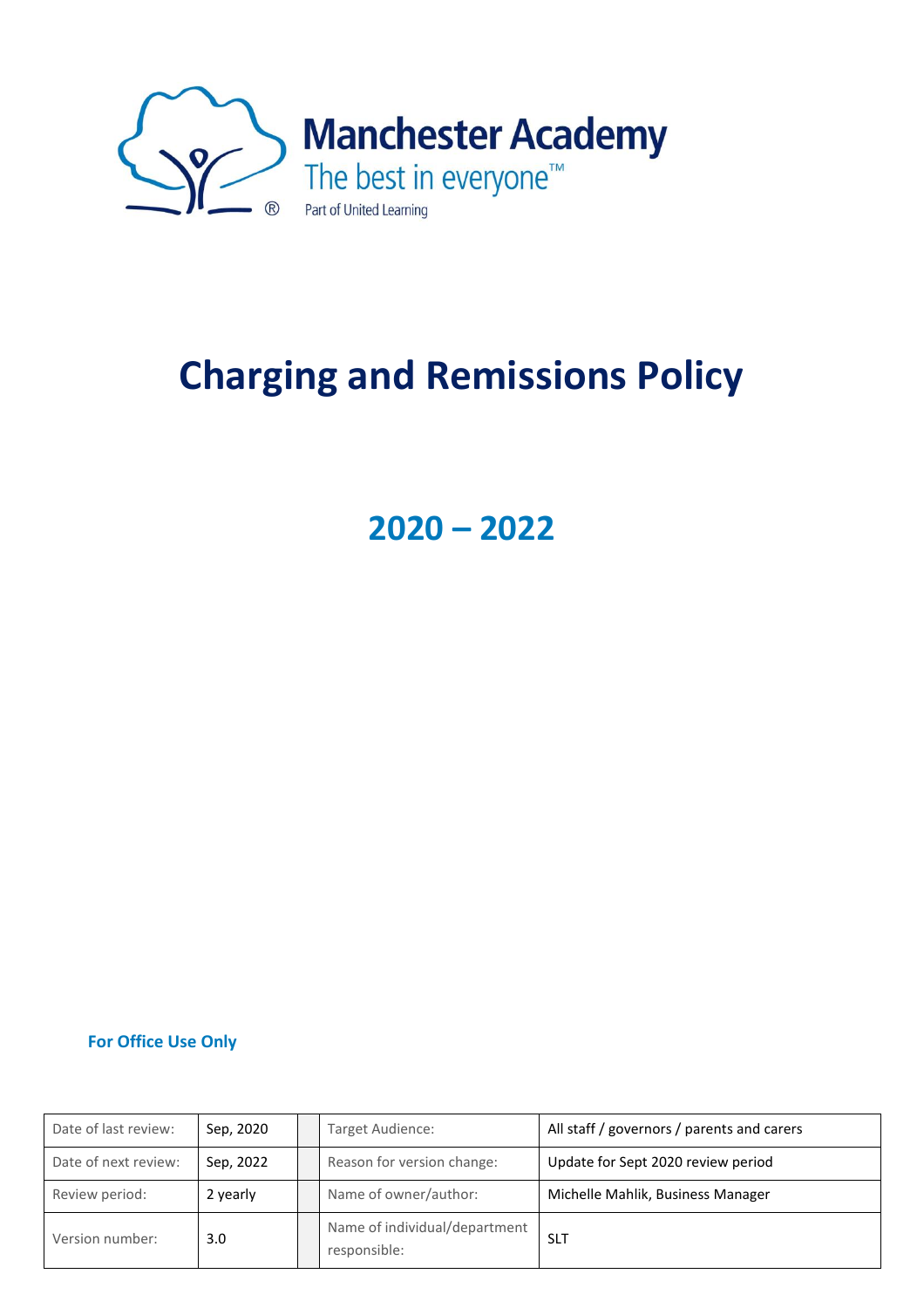# **Manchester Academy Charging and Remissions Policy**

**At Manchester Academy, our ethos is clear: we believe that learning is the most important reason for being at the Academy and that nothing should stop learning. In order to support learning and to create a community that all students and staff want to be a part of, we have a charging and remissions policy that supports access to opportunities for all students.** 

The purpose of the policy is to achieve the following aims:

- Provide opportunities for all students to develop their varied interests and talents.
- Enrich students understanding and practical experience of the curriculum.
- Offer experiences that prepare students for the next stages in their education.
- Support students in developing an understanding and respect for their local community and the wider environment.

#### **Sections**

- 1. Statutory framework
- 2. Principles of Charging and Remissions
- 3. Implementation
- 4. Communication of the policy

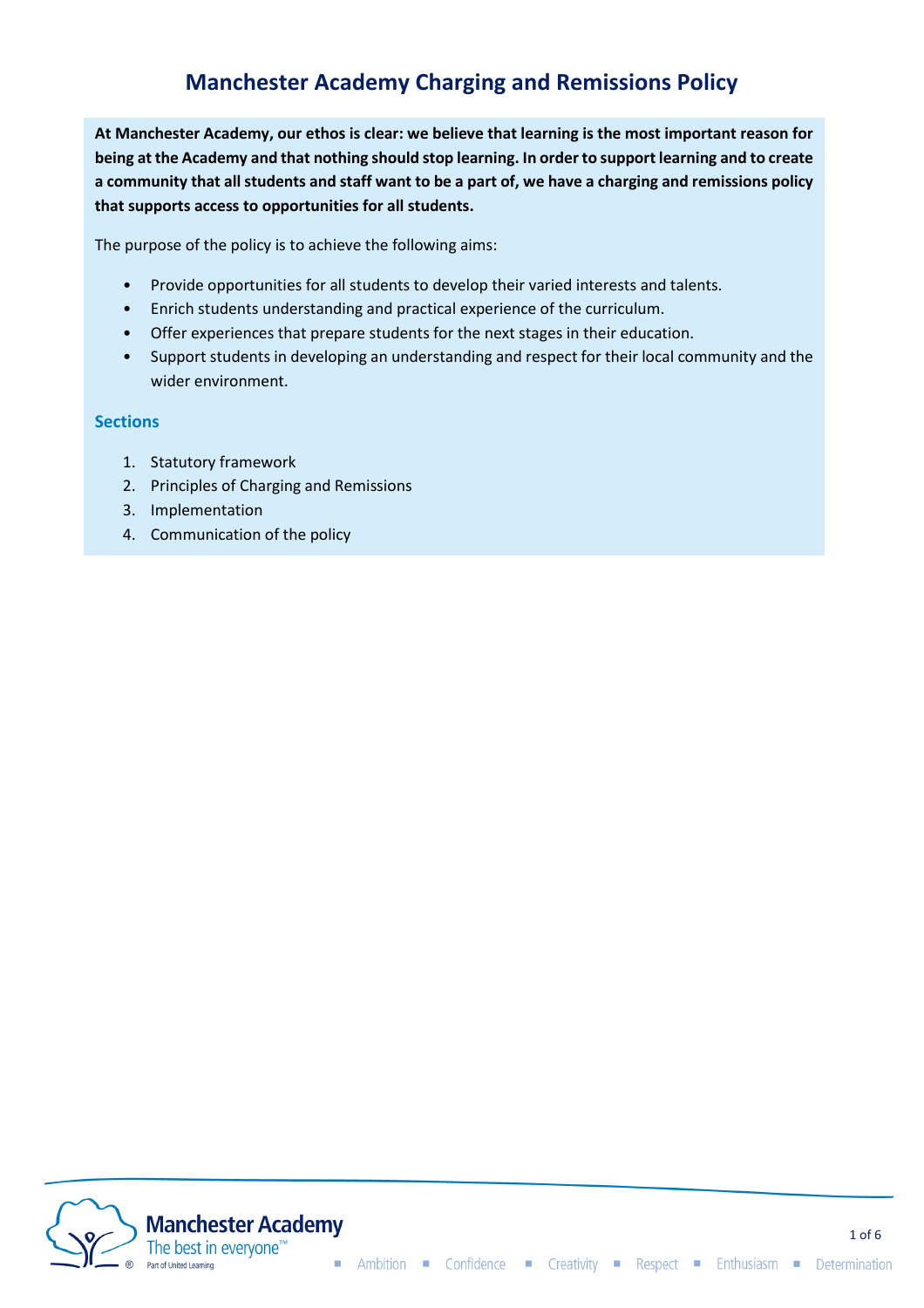# **Section 1 – Statutory Framework**

The Academy Charging and Remissions policy is written in line with the following areas of legislation and guidance:

- Education Act 1996 Section 457
- Education (School Sessions and Charges and Remissions Policies (Information) England Regulations 1999
- Equality Act 2010

In general, no charge can be made for admitting students to maintained schools. Where education is provided wholly or mainly during school hours, it should be free. It is therefore not possible to levy a compulsory charge for transport or admission costs for visits to museums, etc. during school hours.

While Academies are independent schools they are funded by government and for the purposes of legislation are regarded as maintained schools.

The Academy may not charge for anything unless they have drawn up a statement of general policy on charging which meets the requirements of the law. However the Academy may ask parents for a voluntary contribution towards the cost of:

- any activity which takes place during school hours;
- school equipment; or,
- school funds generally.

The contribution must be genuinely voluntary and the students of parents who are unable or unwilling to contribute may not be discriminated against. Where there are not enough voluntary contributions to make the activity possible, and there is no way to make up the shortfall, then it must be cancelled.

Academies are permitted to charge for the cost of board and lodging during residential school trips. This cost must not exceed the actual cost of the provision.

No charges may be made for entering students for public examinations that are set out in regulations. However, an examination entry fee may be charged to parents/carers under certain circumstances.

## **Section 2 – Charging and Remissions**

### **2. Principles**

**2.1** The Academy recognises the valuable contribution that the wide range of additional activities, including clubs, out of school trips, residentials and experiences of other environments, can make towards students' all round educational experience and their personal and social development.

**2.2** The purpose of this policy is:

- to inform colleagues and parents about our charging procedures;
- to make our programme of trips and activities accessible to as many students as possible;
- to establish a fair system of charges within the constraints of the Academy budget.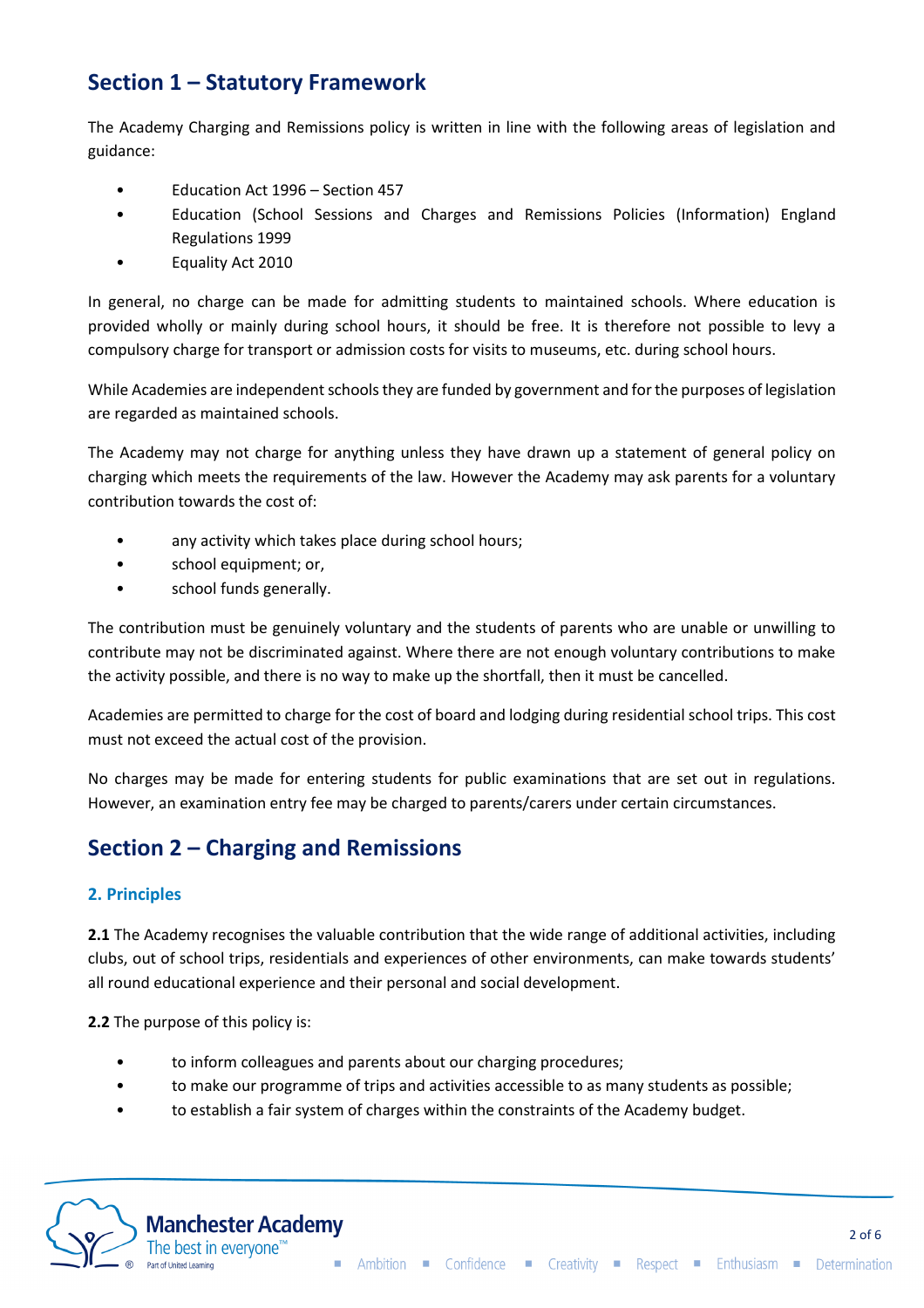# **Section 3 – Implementation**

### **3.1 Charging**

**Examination fees:** Charges will not be made for activities which form part of a prescribed examination syllabus, or are in fulfilment of National Curriculum requirements. The cost of examination entries for subjects taught within the school will normally be met by the Academy. The Academy may seek to recover the fee from the parent:

- In cases where candidates have failed to meet the Academy's entry criteria but still wish to be entered;
- If, without a medical certificate explaining the reason, a student fails to complete examination requirements for any public examination for which the Academy has paid an entry fee;
- Where there is a request from the parent for additional subject entries to be made which are not supported by the Academy
- Where a Sixth Form student is entered for a retake of an examination

**Acts of vandalism or negligence:** The LGB reserve the right to recover part, or the whole cost, of damage to building or equipment which is the result of vandalism or negligence by a student – this charge will always reflect the actual costs of repair and the Academy will not charge a punitive fine.

The Academy reserves the right to make a charge in the following circumstances for **activities organised by the Academy:** 

- Activities outside school hours: the full cost for each student of journeys, trips and overnight stays in the United Kingdom and abroad which take place at weekends and during holidays, which are deemed to be optional extras;
- Activities which take place mainly during the school day and which involve a cost (e.g. a theatre visit to the school or a day visit to a museum) will only take place if voluntary contributions from parents/carers are sufficient to cover the cost.
- The Academy will not cross subsidise other activities from funds received for a different activity.
- In practical subjects parents/carers may be asked for the full or partial cost of materials or ingredients if they have indicated in advance that they wish to own the final product;
- Where parents request individual music tuition over and above that normally provided voluntary contributions will be requested;
- In cases where charges are to be levied parents will be advised in advance and monies collected prior to the activity.
- The Academy will ensure that monies received will be paid into finance at the earliest opportunity.

### **3.2 Remissions**

• Requests for help from parents on income support or family tax credit will be considered and assistance provided within the limits of the Academy's budget. The Academy invites parents to apply, in the strictest confidence, for the remission of charges in part or in full. The Principal will authorise remission.

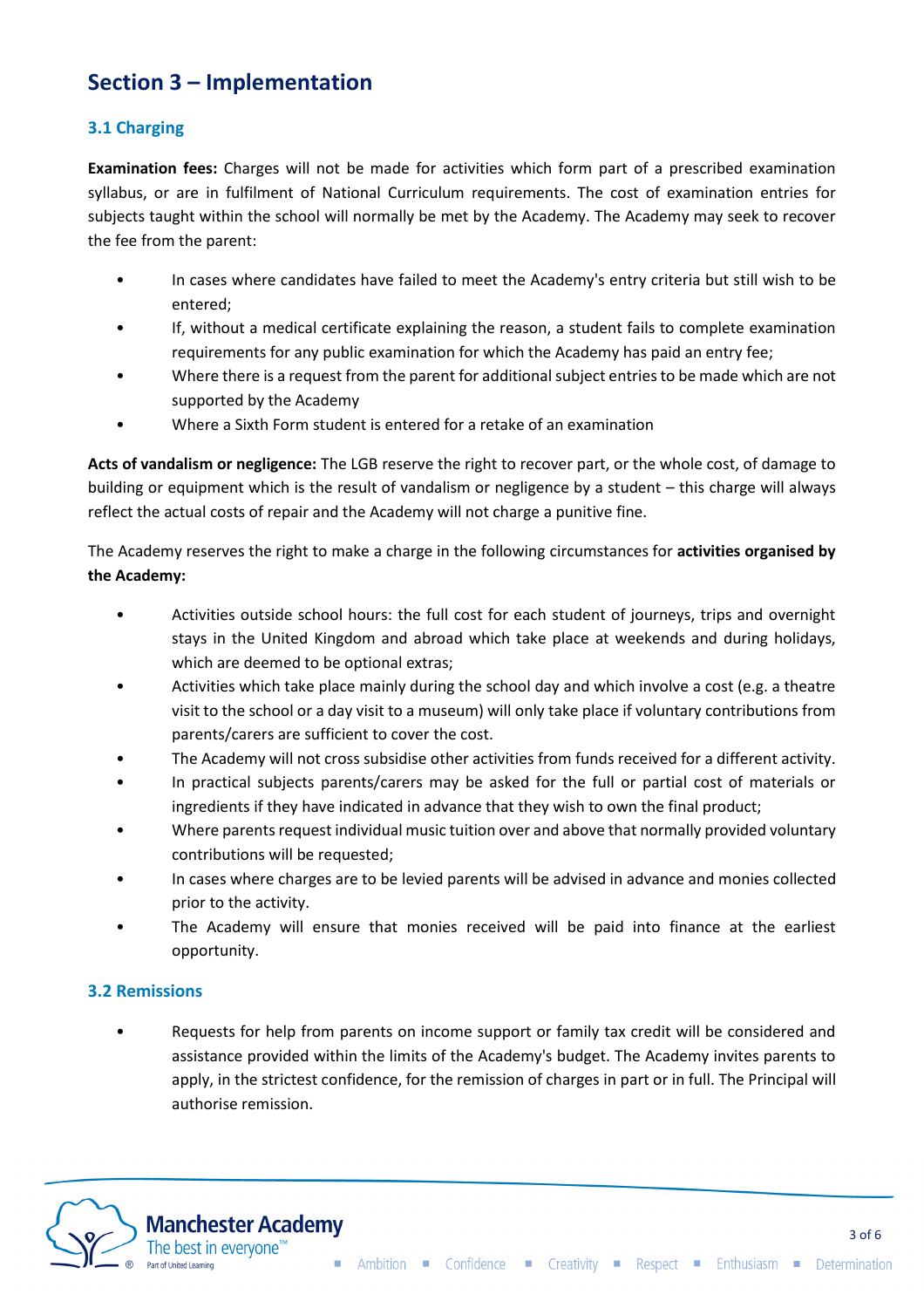- The Academy will utilise monies received in respect of the Pupil Premium to support identified need within the school community.
- The Academy may remit charges in full or in part to other parents after considering other specific hardship cases.

#### **3.3 Insurance**

• Any insurance costs will be included in charges made for trips or activities.